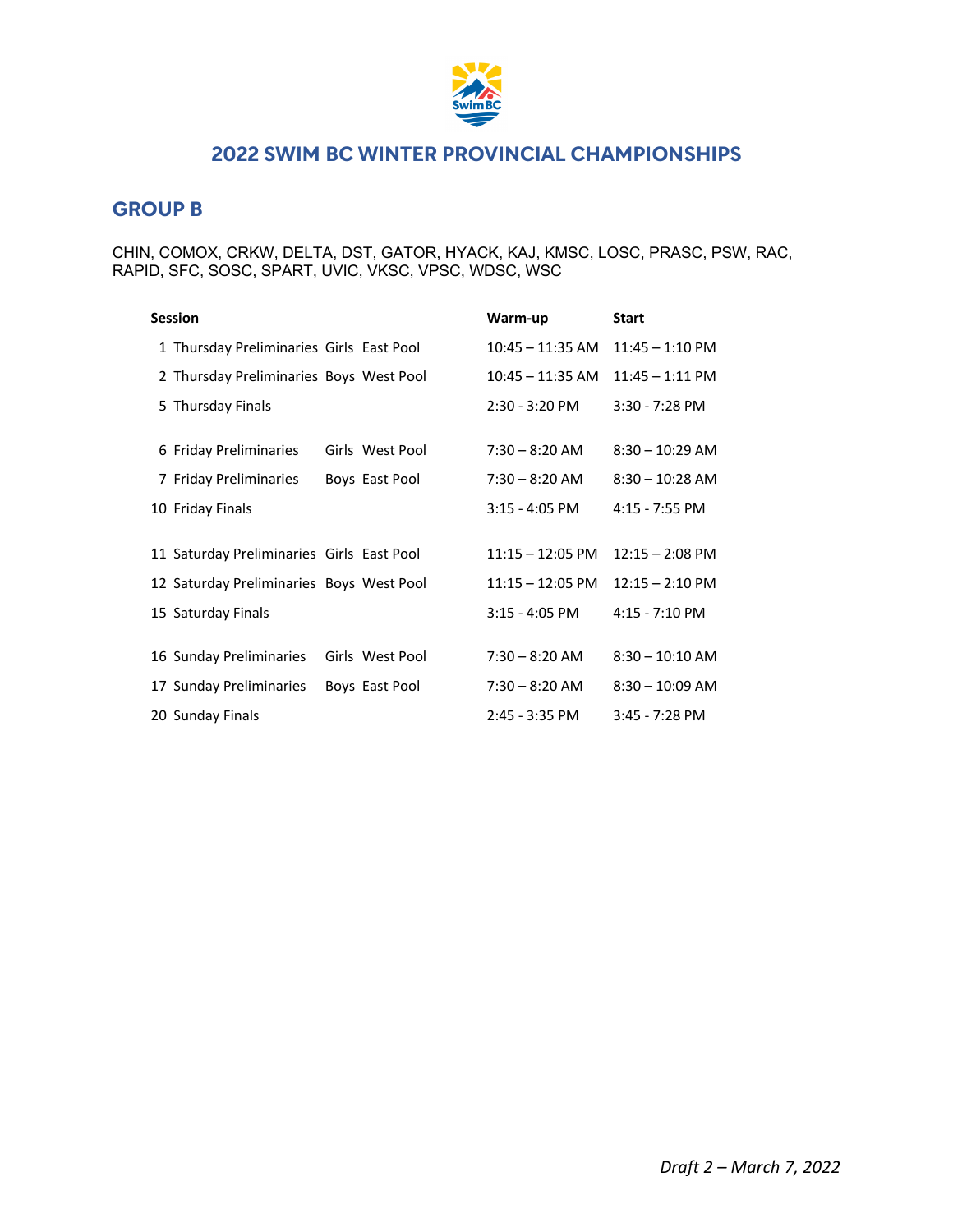

## **GROUP B – SESSION TIME OUTS**

| Women East Pool | Session #3 - Thursday, March 10 <sup>th</sup> |                | Warm-up:<br>Racing: | $10:45 - 11:35$ AM<br>$11:45 - 1:10$ PM |
|-----------------|-----------------------------------------------|----------------|---------------------|-----------------------------------------|
| Round           | Event                                         | <b>Entries</b> | <b>Heats</b>        | <b>Starts At</b>                        |
| Prelims         | 301 Girls 200 Freestyle                       | 65             | 9                   | 11:45 AM                                |
| Prelims         | 303 Girls 100 Backstroke                      | 53             | 7                   | 12:11 PM                                |
| Prelims         | 305 Girls 200 Butterfly                       | 46             | 6                   | 12:25 PM                                |
| Prelims         | 307 Girls 50 Breaststroke                     | 65             | 9                   | 12:44 PM                                |
| Finals          | 349 Girls 10 - 12 4 X 50 Free Relay           | 5              | 1                   | 12:55 PM                                |
| Finals          | 351 Girls 13 - 14 4 X 50 Free Relay           | 10             | $\overline{2}$      | 12:57 PM                                |
| Finals          | 353 Girls 15 - 17 4 X 50 Free Relay           | 12             | $\overline{2}$      | 1:03 PM                                 |
| Finals          | 355 Girls 18 & O 4 X 50 Free Relay            | 2              | $\mathbf{1}$        | 1:08 PM                                 |
|                 | Swimmer Count for Warm-ups: 154               | $====$         | $====$              |                                         |
|                 | Entry / Heat Totals:                          | 258            | 37                  | 1:10 PM                                 |
|                 | Finish Time                                   |                |                     |                                         |
| Men West Pool   | Session #4 - Thursday, March 10 <sup>th</sup> |                | Warm-up:<br>Racing: | $10:45 - 11:35$ AM<br>$11:45 - 1:11$ PM |
| Round           | Event                                         | <b>Entries</b> | <b>Heats</b>        | <b>Starts At</b>                        |
| Prelims         | 302 Boys 200 Freestyle                        | 71             | 9                   | 11:45 AM                                |
| Prelims         | 304 Boys 100 Backstroke                       | 59             | 8                   | 12:10 PM                                |
| Prelims         | 306 Boys 200 Butterfly                        | 60             | 8                   | 12:25 PM                                |
| Prelims         | 308 Boys 50 Breaststroke                      | 68             |                     | 9<br>12:49 PM                           |
| Finals          | 350 Boys 10 - 12 4 X 50 Free Relay            | 6              | $\mathbf{1}$        | 12:59 PM                                |
| <b>Finals</b>   | 352 Boys 13 - 14 4 X 50 Free Relay            | 8              |                     | 1:02 PM<br>$\mathbf{1}$                 |
| Finals          | 354 Boys 15 - 17 4 X 50 Free Relay            | 13             |                     | $\overline{2}$<br>1:04 PM               |
| <b>Finals</b>   | 356 Boys 18 & O 4 X 50 Free Relay             | $\overline{2}$ |                     | 1<br>1:09 PM                            |

Swimmer Count for Warm-ups: 169 ==== ==== ==== Entry / Heat Totals: 287 39

Finish Time 1:11 PM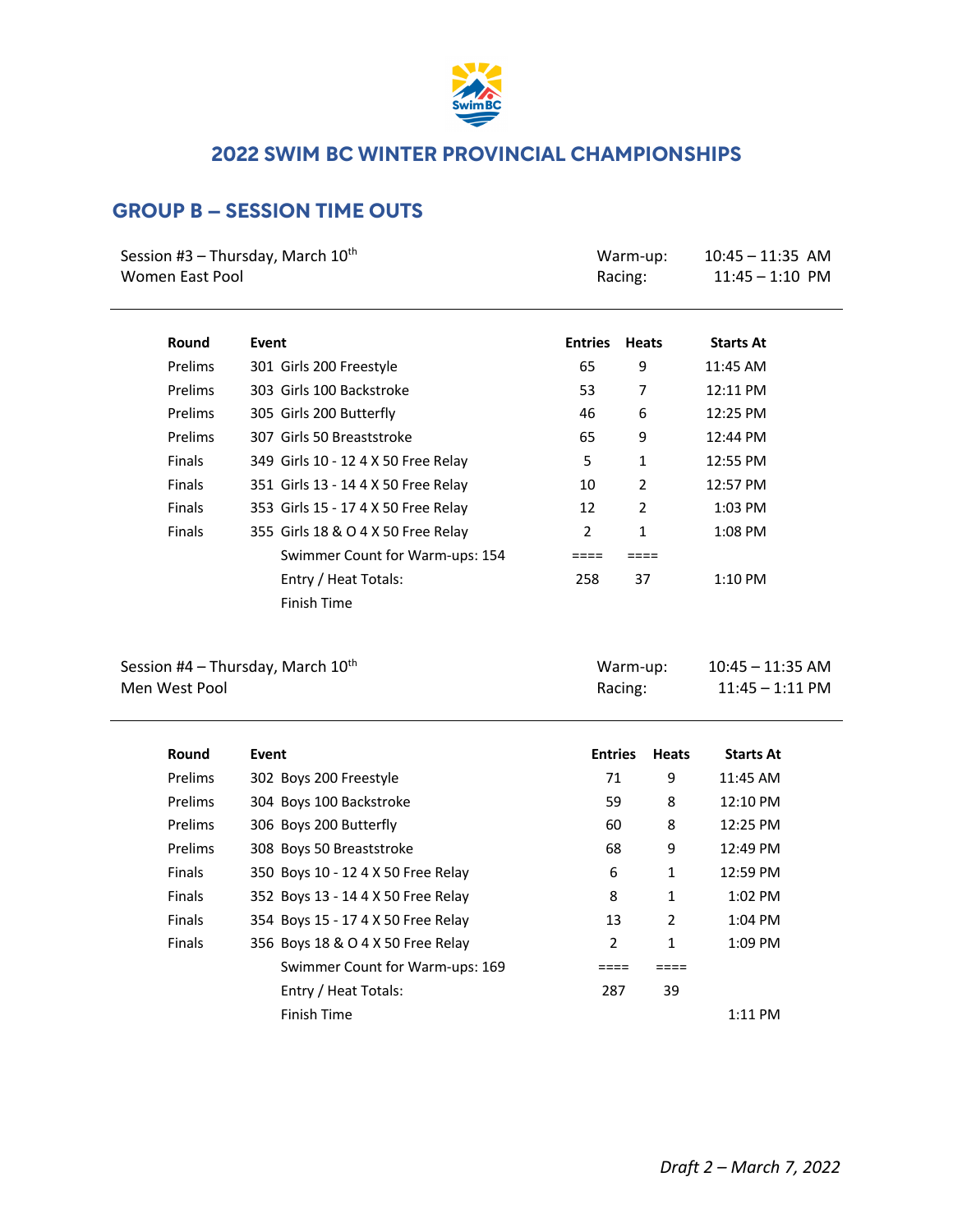

# **GROUP A & B – SESSION TIME OUTS**

| Session #5 – Thursday, March $10^{th}$<br><b>Finals Session</b> |       | Warm-up:<br>Racing:                         |                | $2:30 - 3:20$ PM<br>$3:30 - 7:28$ PM |                  |
|-----------------------------------------------------------------|-------|---------------------------------------------|----------------|--------------------------------------|------------------|
| Round                                                           | Event |                                             | <b>Entries</b> | <b>Heats</b>                         | <b>Starts At</b> |
| <b>Finals</b>                                                   |       | 1 Girls 200 Freestyle                       | 32             | 4                                    | 3:30 PM          |
| <b>Finals</b>                                                   |       | 2 Boys 200 Freestyle                        | 32             | 4                                    | 3:43 PM          |
| <b>Finals</b>                                                   |       | 3 Girls 100 Backstroke                      | 32             | 4                                    | 3:55 PM          |
| <b>Finals</b>                                                   |       | 4 Boys 100 Backstroke                       | 32             | 4                                    | 4:04 PM          |
| <b>Finals</b>                                                   |       | 101 Girls 50 Multi-Class Para 50 Back       | 0              | 0                                    | 4:13 PM          |
| <b>Finals</b>                                                   |       | 201 Girls 100 Multi-Class Para 100 Back     | $\overline{2}$ | $\mathbf{1}$                         | 4:13 PM          |
| <b>Finals</b>                                                   |       | 102 Boys 50 Multi-Class Para 50 Back        | 0              | 0                                    | 4:16 PM          |
| <b>Finals</b>                                                   |       | 202 Boys 50 Multi-Class Para 100 Back       | 3              | $\mathbf{1}$                         | 4:16 PM          |
| <b>Finals</b>                                                   |       | 5 Girls 200 Butterfly                       | 32             | 4                                    | 4:19 PM          |
| <b>Finals</b>                                                   |       | 6 Boys 200 Butterfly                        | 32             | 4                                    | 4:33 PM          |
| <b>Finals</b>                                                   |       | 7 Girls 50 Breaststroke                     | 32             | 4                                    | 4:46 PM          |
| <b>Finals</b>                                                   |       | 8 Boys 50 Breaststroke                      | 32             | 4                                    | 4:52 PM          |
| <b>Finals</b>                                                   |       | 103 Girls Multi-Class Para 200 Free         | $\mathbf{1}$   | $\mathbf{1}$                         | 4:58 PM          |
| <b>Finals</b>                                                   |       | 203 Girls Multi-Class Para 400 Free         | 0              | 0                                    | 5:02 PM          |
| <b>Finals</b>                                                   |       | 104 Boys Multi-Class Para 200 Free          | $\overline{2}$ | $\mathbf{1}$                         | 5:02 PM          |
| <b>Finals</b>                                                   |       | 204 Boys Multi-Class Para 400 Free          | $\mathbf{1}$   | $\mathbf{1}$                         | 5:05 PM          |
| <b>Timed Finals</b>                                             |       | 9 Girls 10 - 12 800 Freestyle               | 8              | $\mathbf{1}$                         | 5:14 PM          |
| <b>Timed Finals</b>                                             |       | 10 Boys 10 - 12 800 Freestyle               | 8              | $\mathbf{1}$                         | 5:26 PM          |
| <b>Timed Finals</b>                                             |       | 9 Girls 13 - 14 800 Freestyle               | 8              | $\mathbf{1}$                         | 5:37 PM          |
| <b>Timed Finals</b>                                             |       | 10 Boys 13 - 14 800 Freestyle               | 8              | $\mathbf{1}$                         | 5:49 PM          |
| <b>Timed Finals</b>                                             |       | 11 Girls 18 & Over 1500 Freestyle           | 3              | $\mathbf{1}$                         | 6:00 PM          |
| <b>Timed Finals</b>                                             |       | 12 Boys 18 & Over 1500 Freestyle            | 5              | 1                                    | 6:20 PM          |
| <b>Timed Finals</b>                                             |       | 9 Girls 10 - 14 800 Freestyle (2 per Lane*) | 21             | 3                                    | 6:40 PM          |
| <b>Timed Finals</b>                                             |       | 10 Boys 10 - 14 800 Freestyle (2 per Lane*) | 22             | 3                                    | 7:04 PM          |
|                                                                 |       | Swimmer Count for Warm-ups: 254             | $====$         | $====$                               |                  |
|                                                                 |       | Entry / Heat Totals:                        | 305            | 35                                   |                  |
|                                                                 |       | Finish Time                                 |                |                                      | 7:28 PM          |

*\* Alternating one heat of girls two per lane, then one heat of boys two per lane.*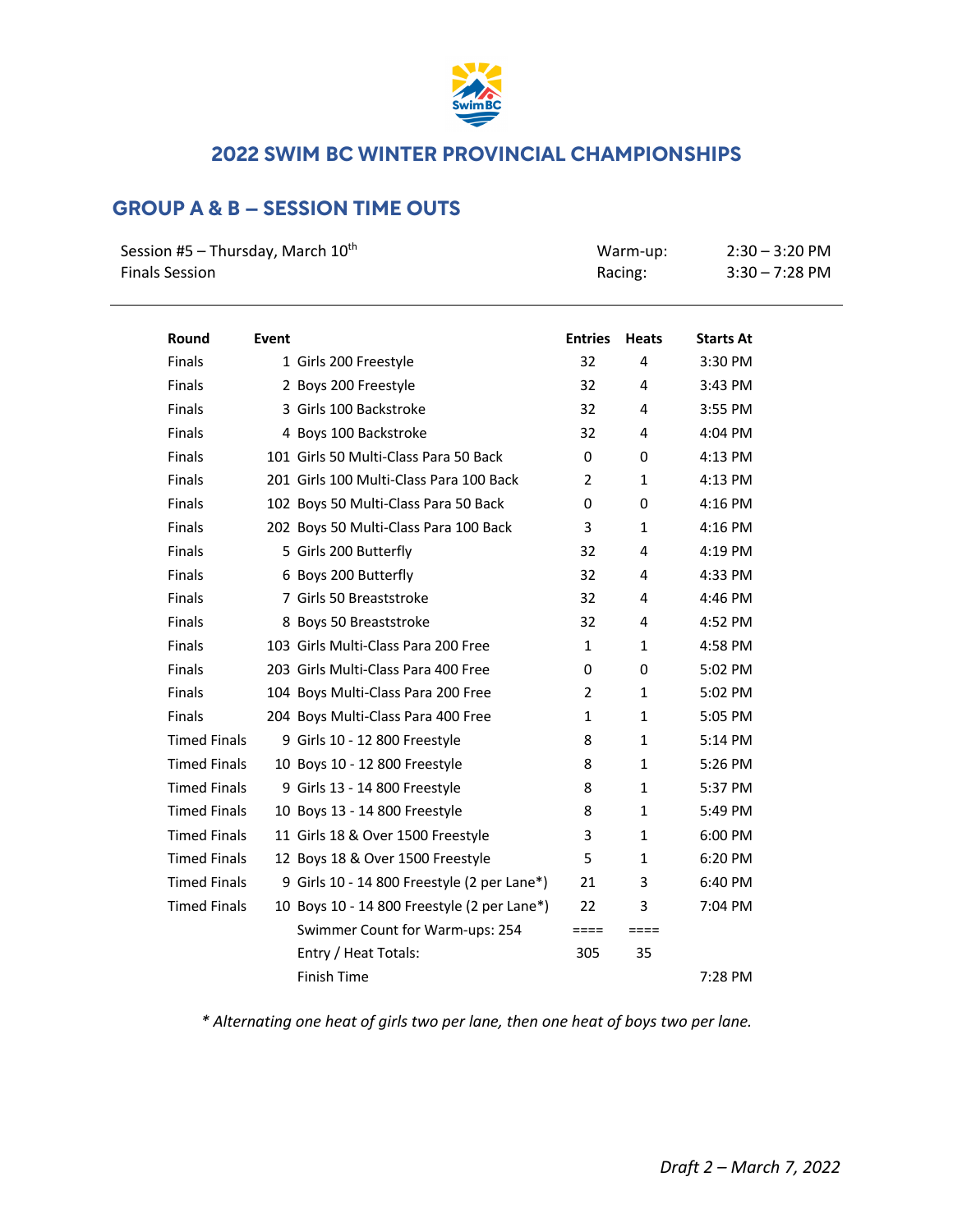

# **GROUP B – SESSION TIME OUTS**

| Session #8 – Friday, March $11^{\text{th}}$<br>Women West Pool |                                       | Warm-up:<br>Racing: |    | $7:30 - 8:20$ AM<br>$8:30 - 10:29$ AM |  |
|----------------------------------------------------------------|---------------------------------------|---------------------|----|---------------------------------------|--|
| Round                                                          | Event                                 | <b>Entries</b>      |    | <b>Heats</b> Starts At                |  |
| Prelims                                                        | 313 Girls 100 Freestyle               | 84                  | 11 | 8:30 AM                               |  |
| Prelims                                                        | 315 Girls 200 Breaststroke            | 55                  | 7  | 8:48 AM                               |  |
| Prelims                                                        | 317 Girls 10 - 14 400 Freestyle       | 21                  | 3  | $9:13$ AM                             |  |
| Prelims                                                        | 319 Girls 15 & Over 400 IM            | 33                  | 5  | $9:30$ AM                             |  |
| Prelims                                                        | 321 Girls 50 Backstroke               | 59                  | 8  | $9:59$ AM                             |  |
| <b>Finals</b>                                                  | 357 Girls 10 - 12 4 X 50 Medley Relay | 5                   | 1  | 10:10 AM                              |  |
| <b>Finals</b>                                                  | 359 Girls 13 - 14 4 X 50 Medley Relay | 10                  | 2  | 10:13 AM                              |  |

| <b>Finals</b> | 359 Girls 13 - 14 4 X 50 Medley Relay | 10  |    | 10:13 AM   |
|---------------|---------------------------------------|-----|----|------------|
| <b>Finals</b> | 361 Girls 15 - 17 4 X 50 Medley Relay | 12  |    | $10:20$ AM |
| <b>Finals</b> | 363 Girls 18 & O 4 X 50 Medley Relay  |     |    | $10:26$ AM |
|               | Swimmer Count for Warm-ups: 154       |     |    |            |
|               | Entry / Heat Totals:                  | 282 | 40 |            |
|               | Finish Time                           |     |    | $10:29$ AM |

Session #9 – Friday, March  $11^{\text{th}}$ Men East Pool

| Warm-up: | $7:30 - 8:20$ AM  |
|----------|-------------------|
| Racing:  | $8:30 - 10:28$ AM |

| Round         | Event                                | <b>Entries</b> | <b>Heats</b>   | <b>Starts At</b>  |
|---------------|--------------------------------------|----------------|----------------|-------------------|
| Prelims       | 314 Boys 100 Freestyle               | 75             | 10             | 8:30 AM           |
| Prelims       | 316 Boys 200 Breaststroke            | 63             | 8              | $8:46$ AM         |
| Prelims       | 318 Boys 10 - 14 400 Freestyle       | 34             | 5              | $9:12 \text{ AM}$ |
| Prelims       | 320 Boys 15 & Over 400 IM            | 32             | 4              | $9:40$ AM         |
| Prelims       | 322 Boys 50 Backstroke               | 67             | 9              | 10:02 AM          |
| <b>Finals</b> | 358 Boys 10 - 12 4 X 50 Medley Relay | 6              | 1              | $10:13$ AM        |
| <b>Finals</b> | 360 Boys 13 - 14 4 X 50 Medley Relay | 8              | 1              | $10:17$ AM        |
| Finals        | 362 Boys 15 - 17 4 X 50 Medley Relay | 14             | $\overline{2}$ | 10:20 AM          |
| <b>Finals</b> | 364 Boys 18 & O 4 X 50 Medley Relay  | 2              | $\mathbf{1}$   | $10:26$ AM        |
|               | Swimmer Count for Warm-ups: 167      |                |                |                   |
|               | Entry / Heat Totals:                 | 301            | 41             |                   |
|               | Finish Time                          |                |                | 10:28 AM          |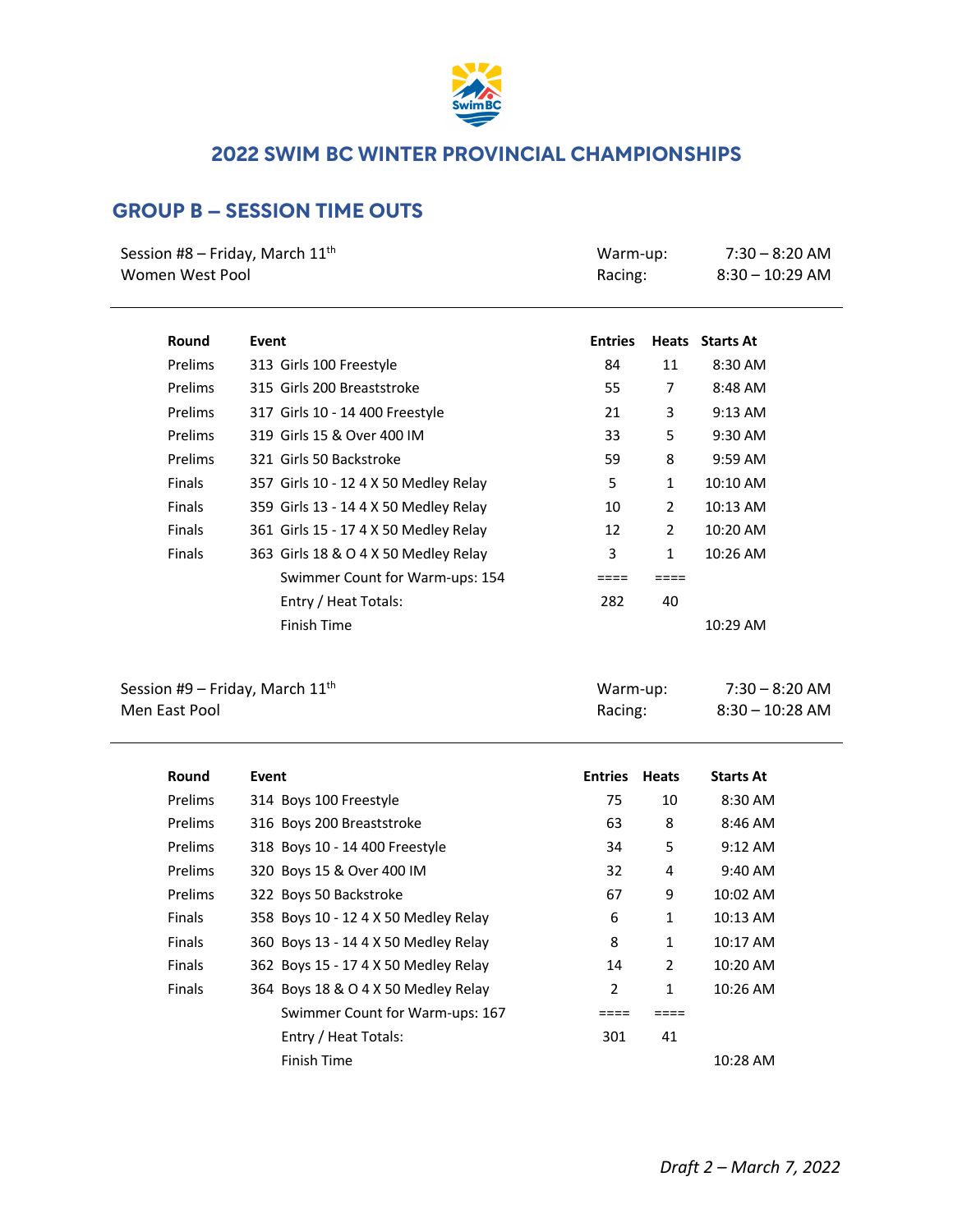

# **GROUP A & B – SESSION TIME OUTS**

| Session #10 – Friday, March 11 <sup>th</sup> | Warm-up: | $3:15 - 4:05$ PM |
|----------------------------------------------|----------|------------------|
| <b>Finals Session</b>                        | Racing:  | $4:15 - 7:55$ PM |
|                                              |          |                  |

| Round               | Event                                   | <b>Entries</b> | <b>Heats</b>   | <b>Starts At</b> |
|---------------------|-----------------------------------------|----------------|----------------|------------------|
| <b>Finals</b>       | 13 Girls 100 Freestyle                  | 32             | 4              | 4:15 PM          |
| <b>Finals</b>       | 14 Boys 100 Freestyle                   | 32             | 4              | 4:23 PM          |
| <b>Finals</b>       | 105 Girls Multi-Class Para 100 Free     | 1              | $\mathbf{1}$   | 4:31 PM          |
| <b>Finals</b>       | 106 Boys Multi-Class Para 100 Free      | 3              | $\mathbf{1}$   | 4:33 PM          |
| <b>Finals</b>       | 15 Girls 200 Breaststroke               | 0              | $\mathbf{0}$   | 4:35 PM          |
| <b>Finals</b>       | 16 Boys 200 Breaststroke                | $\overline{2}$ | $\mathbf{1}$   | 4:50 PM          |
| Finals              | 17 Girls 10 - 14 400 Freestyle          | 16             | 2              | 5:04 PM          |
| <b>Finals</b>       | 18 Boys 10 - 14 400 Freestyle           | 16             | 2              | 5:16 PM          |
| <b>Finals</b>       | 19 Girls 15 & Over 400 IM               | 16             | $\overline{2}$ | 5:27 PM          |
| <b>Finals</b>       | 20 Boys 15 & Over 400 IM                | 16             | $\overline{2}$ | 5:39 PM          |
| <b>Finals</b>       | 107 Girls Multi-Class Para 150 IM       | $\Omega$       | $\Omega$       | 5:51 PM          |
| Finals              | 207 Girls Multi-Class Para 200 IM       | $\mathbf{1}$   | $\mathbf{1}$   | 5:51 PM          |
| <b>Finals</b>       | 108 Boys Multi-Class Para 150 IM        | 0              | 0              | 5:57 PM          |
| <b>Finals</b>       | 208 Boys Multi-Class Para 200 IM        | 3              | $\mathbf{1}$   | 5:57 PM          |
| <b>Finals</b>       | 21 Girls 50 Backstroke                  | 32             | 4              | 6:02 PM          |
| <b>Finals</b>       | 22 Boys 50 Backstroke                   | 32             | 4              | 6:09 PM          |
| <b>Timed Finals</b> | 23 Girls 15 - 17 1500 Free (Fast Heat)  | 8              | $\mathbf{1}$   | 6:15 PM          |
| <b>Timed Finals</b> | 24 Boys 15 - 17 1500 Free (Fast Heat)   | 8              | $\mathbf{1}$   | 6:35 PM          |
| <b>Timed Finals</b> | 23 Girls 15 - 17 1500 Free (2 per Lane) | 15             | $\overline{2}$ | 6:55 PM          |
| <b>Timed Finals</b> | 24 Boys 15 - 17 1500 Free (2 per Lane)  | 24             | 3              | 7:15 PM          |
|                     | Swimmer Count for Warm-ups: 221         | ====           | $====$         |                  |
|                     | Entry / Heat Totals:                    | 257            | 21             |                  |
|                     | <b>Finish Time</b>                      |                |                | 7:55 PM          |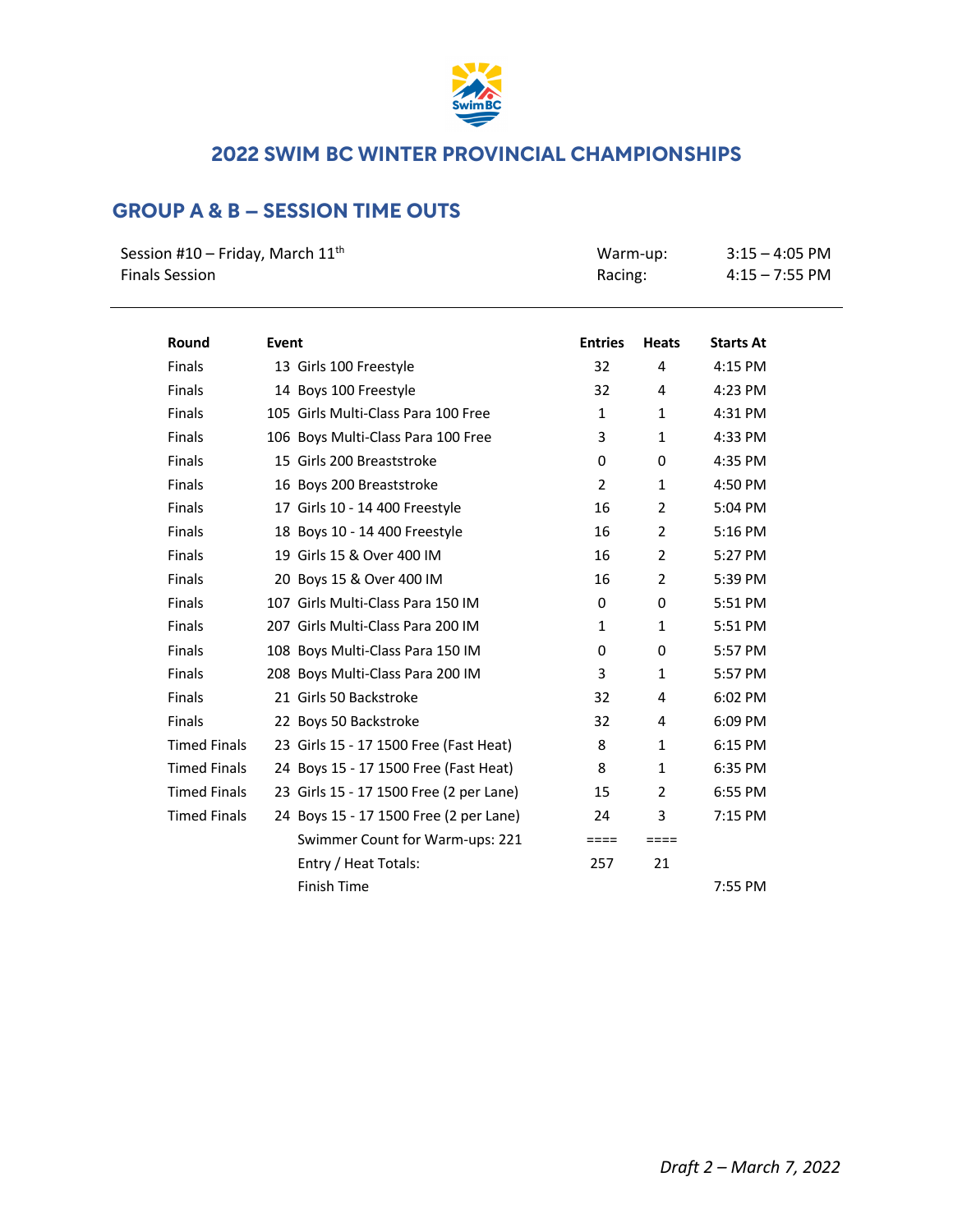

# **GROUP B – SESSION TIME OUTS**

| Session #13 – Saturday, March 12 <sup>th</sup> | Warm-up: | 11:15 – 12:05 PM  |
|------------------------------------------------|----------|-------------------|
| Women East Pool                                | Racing:  | $12:15 - 2:08$ PM |
|                                                |          |                   |

| Round          | Event                                     | <b>Entries</b> | <b>Heats</b>   | <b>Starts At</b> |
|----------------|-------------------------------------------|----------------|----------------|------------------|
| <b>Prelims</b> | 325 Girls 10 - 14 400 IM                  | 24             | 3              | 12:15 PM         |
| <b>Prelims</b> | 327 Girls 15 & Over 200 IM                | 38             | 5              | 12:34 PM         |
| <b>Prelims</b> | 329 Girls 50 Butterfly                    | 86             | 11             | 12:50 PM         |
| Prelims        | 331 Girls 100 Breaststroke                | 62             | 8              | $1:01$ PM        |
| Prelims        | 333 Girls 15 & Over 400 Freestyle         | 31             | 4              | $1:16$ PM        |
| <b>Finals</b>  | 365 Girls 10 - 12 4 X 100 Freestyle Relay | 5              | 1              | 1:37 PM          |
| <b>Finals</b>  | 367 Girls 13 - 14 4 X 100 Freestyle Relay | 9              | $\overline{2}$ | 1:42 PM          |
| <b>Finals</b>  | 369 Girls 15 - 17 4 X 100 Freestyle Relay | 13             | 2              | 1:54 PM          |
| <b>Finals</b>  | 371 Girls 18 & O 4 X 100 Freestyle Relay  | 1              | 1              | $2:03$ PM        |
|                | Swimmer Count for Warm-ups: 159           |                |                |                  |
|                | Entry / Heat Totals:                      | 269            | 37             |                  |
|                | Finish Time                               |                |                | $2:08$ PM        |

| Session #14 - Saturday, March 12th |  |
|------------------------------------|--|
| Men West Pool                      |  |

| Session #14 – Saturday, March 12 <sup>th</sup> | Warm-up: | 11:15 – 12:05 PM              |
|------------------------------------------------|----------|-------------------------------|
| Men West Pool                                  | Racing:  | $12:15 - 2:10 \; \mathrm{PM}$ |

| Round          | Event                                    | <b>Entries</b> | <b>Heats</b> | <b>Starts At</b> |
|----------------|------------------------------------------|----------------|--------------|------------------|
| <b>Prelims</b> | 326 Boys 10 - 14 400 IM                  | 34             | 5            | $12:15$ PM       |
| <b>Prelims</b> | 328 Boys 15 & Over 200 IM                | 38             | 5            | 12:46 PM         |
| Prelims        | 330 Boys 50 Butterfly                    | 76             | 10           | $1:00$ PM        |
| Prelims        | 332 Boys 100 Breaststroke                | 67             | 9            | $1:10$ PM        |
| Prelims        | 334 Boys 15 & Over 400 Freestyle         | 32             | 4            | $1:27$ PM        |
| <b>Finals</b>  | 366 Boys 10 - 12 4 X 100 Freestyle Relay | 6              | $\mathbf{1}$ | $1:46$ PM        |
| <b>Finals</b>  | 368 Boys 13 - 14 4 X 100 Freestyle Relay | 8              | 1            | $1:52$ PM        |
| <b>Finals</b>  | 370 Boys 15 - 17 4 X 100 Freestyle Relay | 14             | 2            | $1:56$ PM        |
| <b>Finals</b>  | 372 Boys 18 & O 4 X 100 Freestyle Relay  | 2              | 1            | $2:06$ PM        |
|                | Swimmer Count for Warm-ups: 169          |                |              |                  |
|                | Entry / Heat Totals:                     | 277            | 38           |                  |
|                | Finish Time                              |                |              | $2:10$ PM        |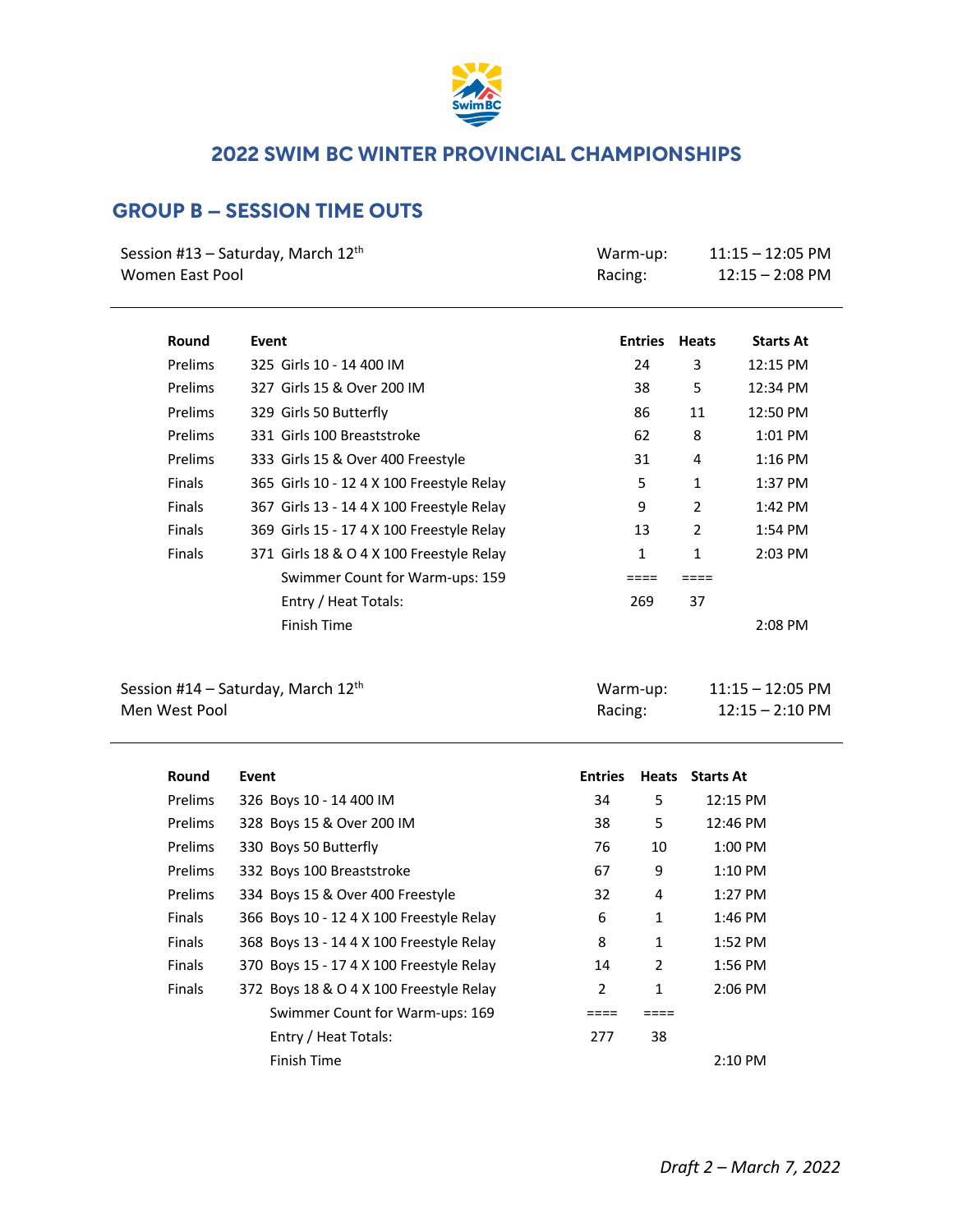

# **GROUP B – SESSION TIME OUTS**

| Session #15 – Saturday, March 12 <sup>th</sup> | Warm-up: | $3:15 - 4:05$ PM         |
|------------------------------------------------|----------|--------------------------|
| Finals Session                                 | Racing:  | $4:15 - 7:10 \text{ PM}$ |

| Round               | Event                                  | <b>Entries Heats</b> |                | <b>Starts At</b> |
|---------------------|----------------------------------------|----------------------|----------------|------------------|
| <b>Finals</b>       | 25 Girls 10 - 14 400 IM                | 16                   | 2              | 4:15 PM          |
| <b>Finals</b>       | 26 Boys 10 - 14 400 IM                 | 16                   | $\overline{2}$ | 4:28 PM          |
| <b>Finals</b>       | 27 Girls 15 & Over 200 IM              | 16                   | 2              | 4:41 PM          |
| <b>Finals</b>       | 28 Boys 15 & Over 200 IM               | 16                   | 2              | 4:47 PM          |
| <b>Finals</b>       | 29 Girls 50 Butterfly                  | 32                   | 4              | 4:54 PM          |
| <b>Finals</b>       | 30 Boys 50 Butterfly                   | 32                   | 4              | 4:59 PM          |
| <b>Finals</b>       | 31 Girls 100 Breaststroke              | 32                   | 4              | 5:05 PM          |
| <b>Finals</b>       | 32 Boys 100 Breaststroke               | 32                   | 4              | 5:14 PM          |
| <b>Finals</b>       | 109 Girls Multi-Class Para 50 Breast   | 0                    | 0              | 5:22 PM          |
| <b>Finals</b>       | 209 Girls Multi-Class Para 100 Breast  | $\mathbf{1}$         | $\mathbf{1}$   | 5:22 PM          |
| <b>Finals</b>       | 110 Boys Multi-Class Para 50 Breast    | 0                    | 0              | 5:26 PM          |
| <b>Finals</b>       | 210 Boys Multi-Class Para 100 Breast   | 3                    | $\mathbf{1}$   | 5:26 PM          |
| <b>Finals</b>       | 33 Girls 15 & Over 400 Freestyle       | 16                   | $\overline{2}$ | 5:28 PM          |
| <b>Finals</b>       | 34 Boys 15 & Over 400 Freestyle        | 16                   | $\overline{2}$ | 5:39 PM          |
| <b>Timed Finals</b> | 35 Girls 13 - 14 1500 Free (Fast Heat) | 8                    | $\mathbf{1}$   | 5:49 PM          |
| <b>Timed Finals</b> | 36 Boys 13 - 14 1500 Free (Fast Heat)  | 8                    | $\mathbf{1}$   | 6:09 PM          |
| <b>Timed Finals</b> | 35 Girls 15 - 17 1500 Free             | 3                    | $\mathbf{1}$   | 6:29 PM          |
| <b>Timed Finals</b> | 36 Boys 15 - 17 1500 Free              | 8                    | $\mathbf{1}$   | 6:49 PM          |
|                     | Swimmer Count for Warm-ups: 181        | $====$               | $====$         |                  |
|                     | Entry / Heat Totals:                   | 255                  | 34             |                  |
|                     | <b>Finish Time</b>                     |                      |                | 7:10 PM          |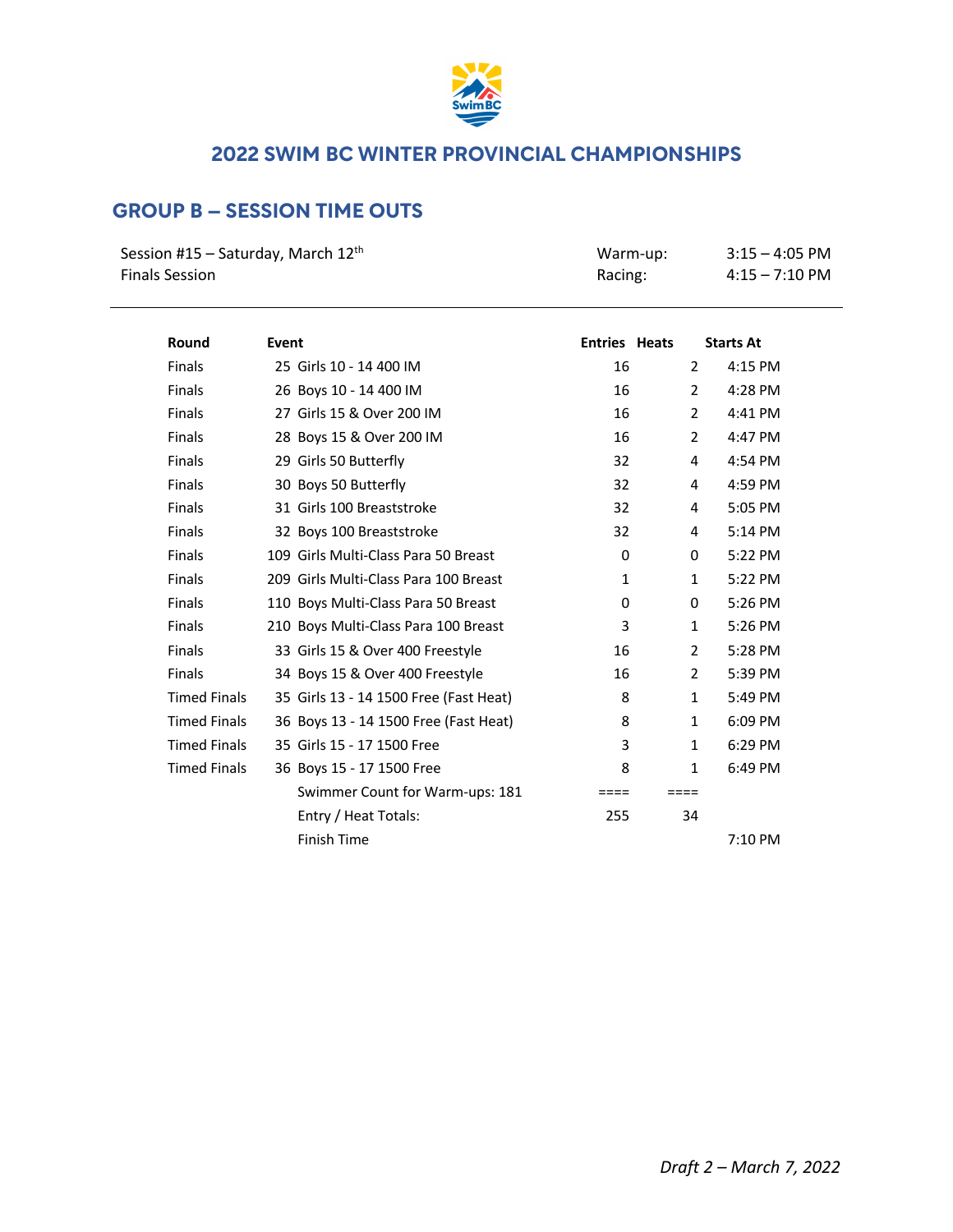

## **GROUP B – SESSION TIME OUTS**

| Women West Pool | Session #18 - Sunday, March $13th$ | Warm-up:<br>Racing: |        | $7:30 - 8:20$ AM<br>$8:30 - 10:10$ AM |  |
|-----------------|------------------------------------|---------------------|--------|---------------------------------------|--|
| Round           | Event                              | <b>Entries</b>      | Heat   | <b>Starts At</b>                      |  |
| Prelims         | 337 Girls 50 Freestyle             | 79                  | 10     | 8:30 AM                               |  |
| Prelims         | 339 Girls 200 Backstroke           | 56                  | 7      | 8:40 AM                               |  |
| Prelims         | 341 Girls 100 Butterfly            | 67                  | 9      | 9:04 AM                               |  |
| Prelims         | 343 Girls 10 - 14 200 IM           | 41                  | 6      | 9:19 AM                               |  |
| Finals          | 373 Girls 4 X 200 Freestyle Relay  | 18                  | 3      | 9:39 AM                               |  |
|                 | Swimmer Count for Warm-ups: 134    | $====$              | $====$ |                                       |  |
|                 | Entry / Heat Totals:               | 261                 | 35     |                                       |  |
|                 | Finish Time                        |                     |        | 10:10 AM                              |  |
| Men East Pool   | Session #19 – Sunday, March $13th$ | Warm-up:<br>Racing: |        | $7:30 - 8:20$ AM<br>$8:30 - 10:09$ AM |  |
| Round           | Event                              | <b>Entries</b>      | Heat   | <b>Starts At</b>                      |  |
| Prelims         | 338 Boys 50 Freestyle              | 74                  | 10     | 8:30 AM                               |  |
| Prelims         | 340 Boys 200 Backstroke            | 61                  | 8      | 8:40 AM                               |  |
| Prelims         | 342 Boys 100 Butterfly             | 74                  | 10     | 9:06 AM                               |  |
| Prelims         | 344 Boys 10 - 14 200 IM            | 44                  | 6      | 9:22 AM                               |  |
| Finals          | 374 Boys 4 X 200 Freestyle Relay   | 19                  | 3      | 9:41 AM                               |  |
|                 | Swimmer Count for Warm-ups: 149    | ====                | $====$ |                                       |  |
|                 | Entry / Heat Totals:               | 272                 | 37     |                                       |  |
|                 | <b>Finish Time</b>                 |                     |        | 10:09 AM                              |  |